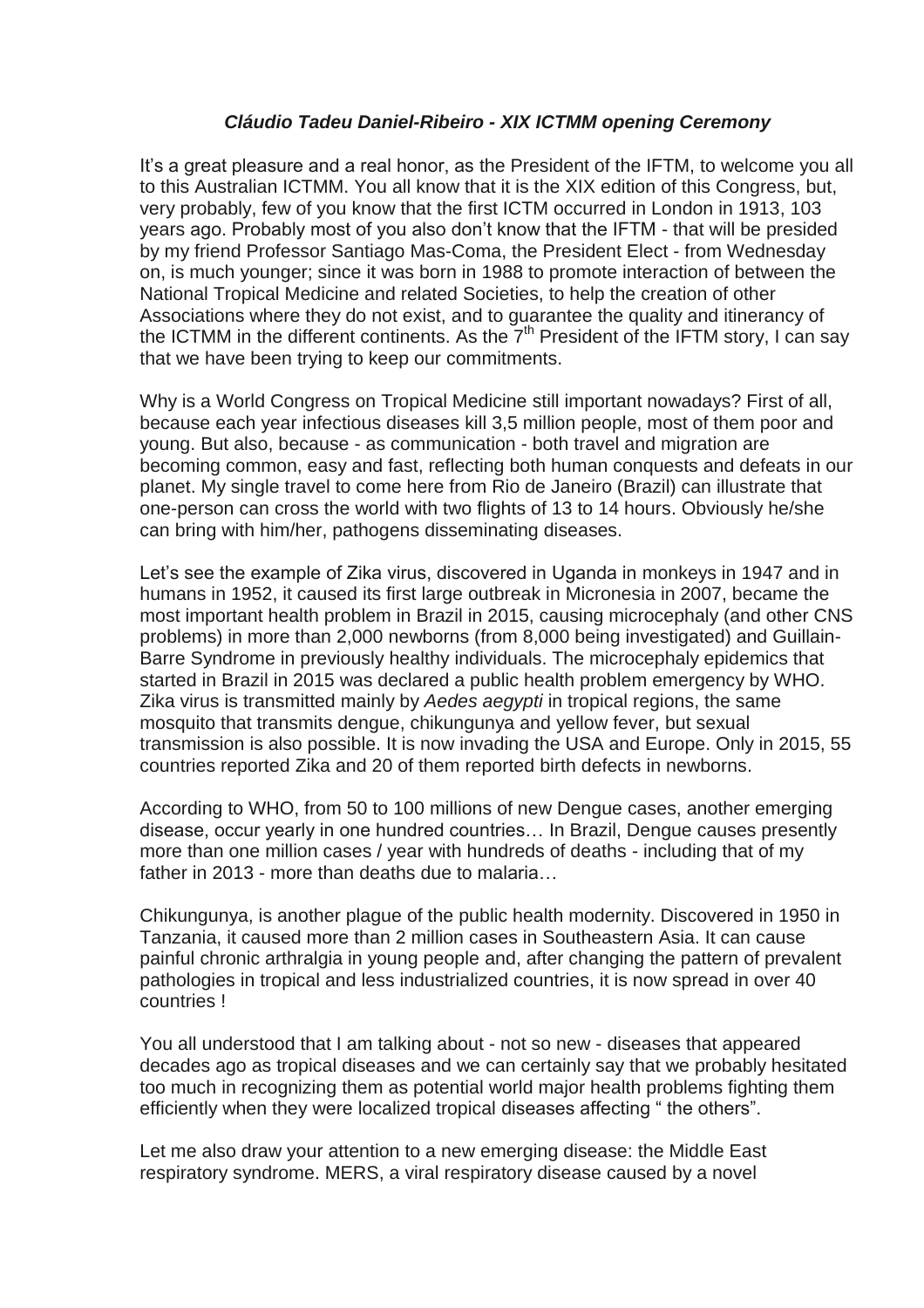coronavirus, was first identified in Saudi Arabia in 2012. Approximately 36% of reported patients have died. Although the majority of human cases have been attributed to human-to-human infections, camels are likely to be a major reservoir host and an animal source of infection in humans. The virus does not seem to pass easily from person to person unless there is close contact as in hospitals.

But not everything is so bad…

Malaria incidence suffered a 37% decline and deaths were reduced by 60% since 2000. 57 countries have reduced malaria incidence by more then 75% reaching the goals of the millennium in 2015. Despite the 214 million cases still registered in 2014 in the world, the greatest new is that the disease is no longer the major cause of death among children in sub-Saharan Africa. A malaria vaccine is now been tested and planned to be commercialized in a close future, even if it is not fully protective.

There is also a promisor vaccine against schistosomiasis produced in Brazil being tested in Phase 2a Clinical Trial in Africa with the support of WHO. If successful, it is going to be, for the first time, a south-to-south technology transfer that can help to increase the disease burden reduction.

Chagas Disease or American Trypanosomiasis is estimated to still affect 6 to 7 million people worldwide. But these figures were around 24 million in 1984. Since then, there has been an important reduction in the vector transmission with 20 of the 21 countries with transmission in Americas having eliminated it. Up to 30% of infected people develop cardiac alterations for all their lives.

Leshmaniasis is estimated to cause 0.9 to 1,3 million cases and 20 to 30 thousand deaths each year. More than 90% of its visceral form is concentrated in 6 countries (Bangladesh, Brazil, Ethiopia, India, South Sudan and Sudan). A Brazilian researcher drawn recently attention to the surprising information that the number of cases in reality increased in the country in spite of a very marked increase in the national scientific productivity in the last years. This is a warning to all scientists on the responsibility of the utility of the knowledge we are producing…

43 million lives were saved from tuberculosis threat, due to effective diagnosis and treatment since 2000. TB mortality has fallen 47% since 1990. After 40 years of the discovery of rifampicin, the search for new drugs brought us to the present study of 17 molecules with two of them approved by regulatory agencies for use in multiresistance. But there are still 9.6 million estimated cases, 480,000 cases of MDR-TB and 1.5 million deaths in the world each year.

A dramatic decrease has been achieved in the burden of leprosy; from 5 million patients in 1985 to 175,000 in 2014. A new WHO global strategy aims to increase surveillance of contacts to reduce to zero the number of children diagnosed with leprosy and the diagnosis of severe disabilities by 2020. Some interested Institutions and laboratories are donating (which donates medicines) are advancing with chemoprophylaxis protocols in household contacts of leprosy patients with a dose of rifampicin. In 2000 we reached the elimination goals of global prevalence of less than 1 case / 10,000 persons. More than 16 million people have been treated in the last 20 years. However 121 countries, excepting in Europe, still register cases of leprosy.